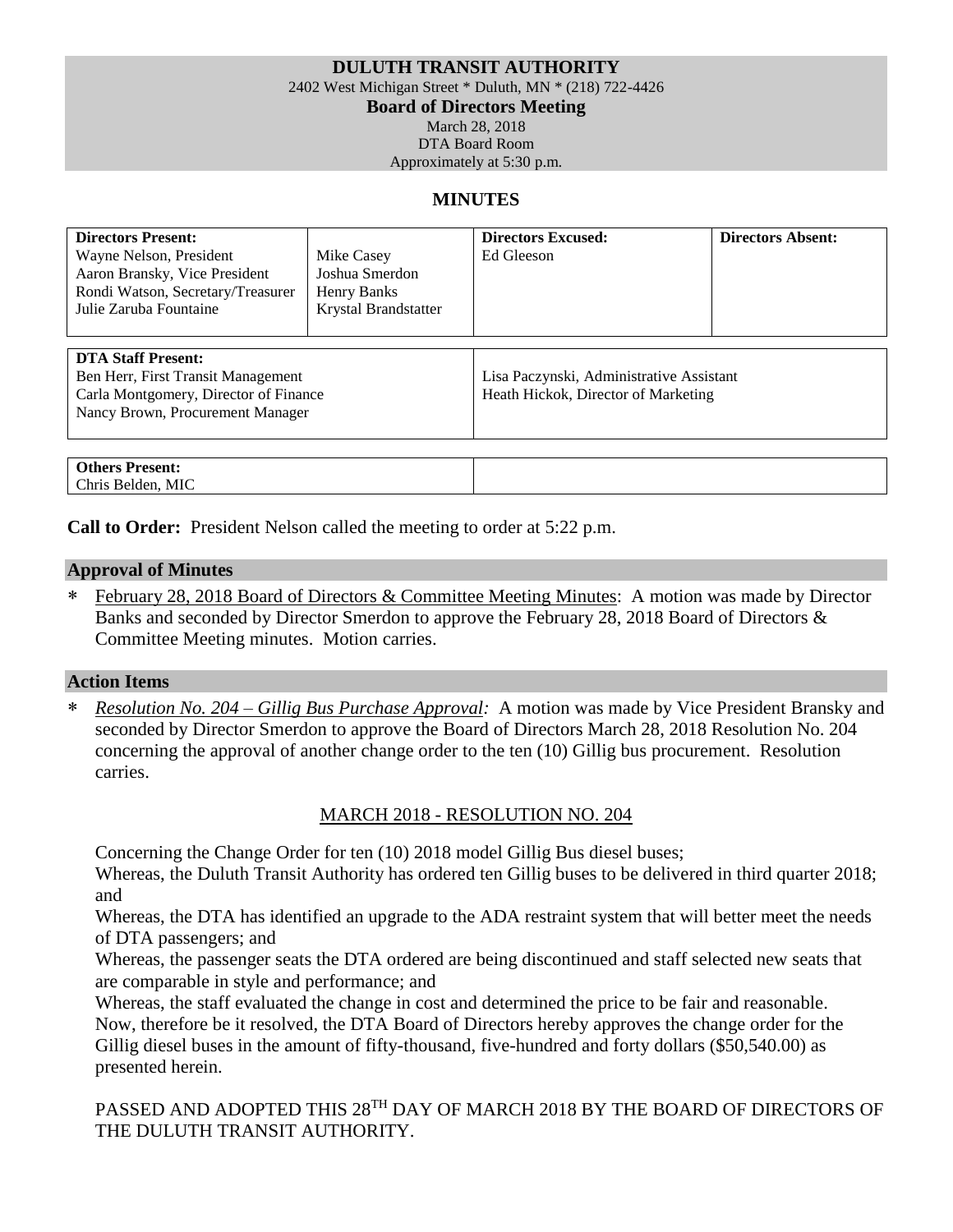Board of Directors Meeting March 28, 2018 Page 2

 *Resolution No. 205 – NSE Route and Capital Requests Amendment:* A motion was made by Secretary/Treasurer Watson and seconded by Director Zaruba Fountaine to approve the Board of Directors March 28, 2018 Resolution No. 205 concerning the approval of the continuance of the 2017 pilot program for route expansions and capital requests. Resolution carries.

# MARCH 2018 - RESOLUTION NO. 205

Concerning Route Expansions and Capital Requests through the Greater Minnesota Public Transit Service Expansion Grant Program;

Whereas, the DTA implemented new service consisting of 5 new routes in August 2017 and December 2017 using funding from the Greater Minnesota Public Transit Service Expansion Grant Program for the period of July 1, 2017 through June 30, 2018;

Whereas, the DTA utilized funding from the Greater Minnesota Public Transit Service Expansion Grant Program for capital improvements for the period of July 1, 2017 through June 30, 2018;

Whereas the Greater Minnesota Public Transit Service Expansion Grant Program allows a zero percent (0%) local match during the pilot period of July 1, 2017 through June 30, 2019 for route expansions and capital improvements; and

Whereas the DTA agrees to provide one hundred percent (100%) of the expenses that exceeds funds available from the State through the Greater Minnesota Public Transit Service Expansion Grant Program; Now, therefore, be it resolved, the DTA Board of Directors hereby approves the continuance of the 2017 route expansions and capital requests presented herein for the remaining pilot period, and authorizes the DTA General Manager and the DTA Board President to execute an agreement with the State of Minnesota Department of Transportation for the Greater Minnesota Public Transit Service Expansion Grant Program.

# PASSED AND ADOPTED THIS 28TH DAY OF MARCH 2018 BY THE BOARD OF DIRECTORS OF THE DULUTH TRANSIT AUTHORITY.

 *Resolution No. 206 – Paratransit Vehicle Purchases:* A motion was made by Secretary/Treasurer Watson and seconded by Director Zaruba Fountaine to approve the Board of Directors March 28, 2018 Resolution No. 206 concerning the approval of free fares for National Bike to Work Day on May 18, 2018. Resolution carries.

### MARCH 2018 - RESOLUTION NO. 206

Concerning the approval of Free Fares for Bike to Work Day:

Whereas, the National Bike to Work Day is Friday, May 18, 2018; and

Whereas, bicyclists participating in National Bike to Work Day may use the DTA transit system to supplement their travel; and

Whereas, bicycle riding passengers participating in Bike to Work Day activities promotes greater awareness of the DTA transit system to all residents in our service area; and

Whereas, providing a free fare for bicycle riding passengers will provide an incentive to utilize the DTA transit system on National Bike to Work Day.

Now, therefore, be it resolved, the DTA Board of Directors hereby approves free fares for bicyclists using DTA bike racks on National Bike to Work Day.

PASSED AND ADOPTED THIS 28<sup>TH</sup> DAY OF MARCH 2018 BY THE BOARD OF DIRECTORS OF THE DULUTH TRANSIT AUTHORITY.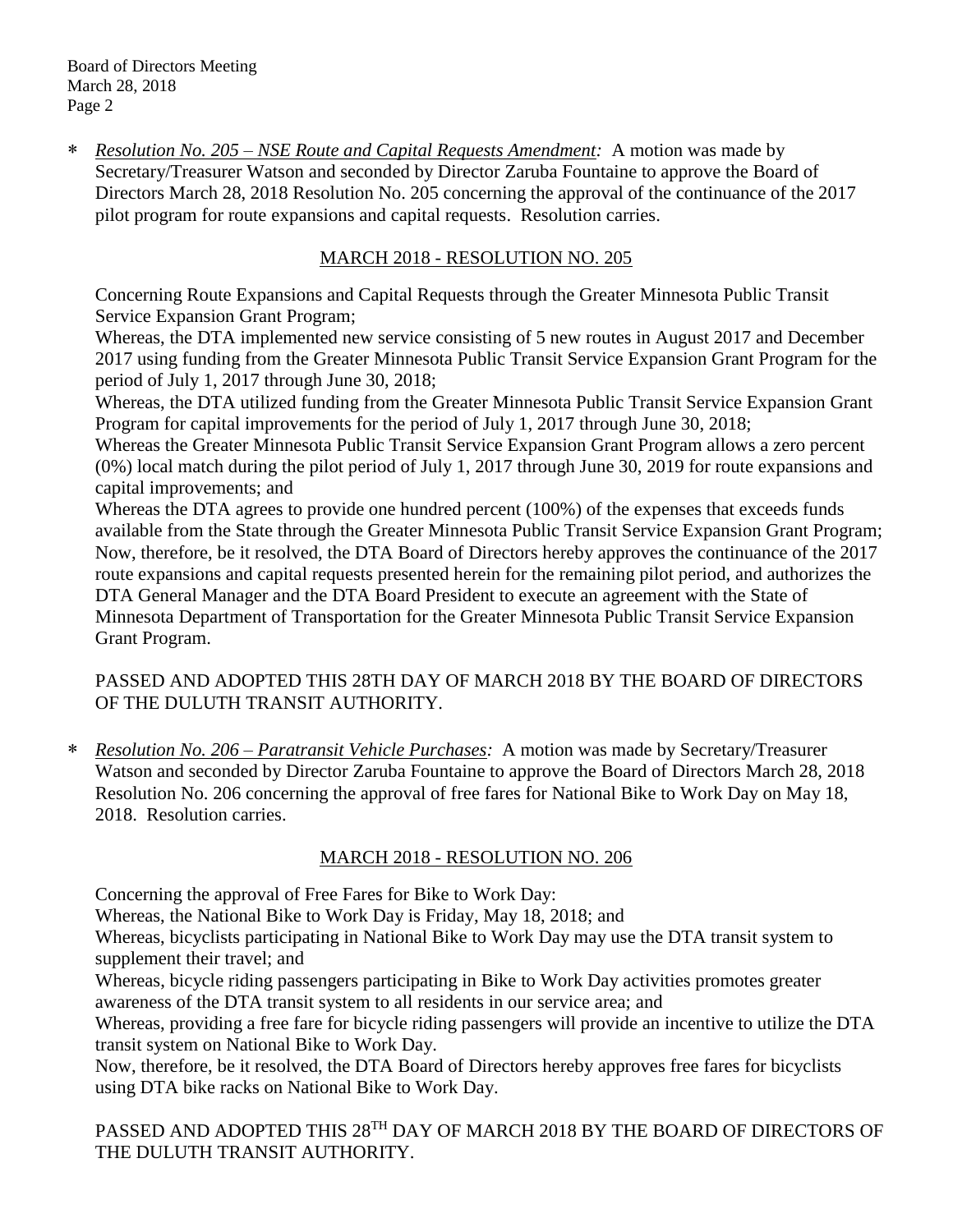### **Old Business**

 *General Manager Recruitment Update:* Mr. Herr announced that Rick Dunning, First Transit SVP, is on vacation. Upon his return Mr. Dunning will contact the candidate the Board chose during the March 23 Special Board Meeting. Mr. Herr will keep Board members informed as negotiations with the candidate progress. When all negotiations are finalized, the DTA Board of Directors must approve the General Manager selection by a resolution at its next meeting. If necessary, a Special Board Meeting can be held.

### **New Business**

 *MnDOT 2017 Transit Report:* Mr. Herr reviewed his MnDOT Transit Report PowerPoint (depicting 2016 data) and a copy of this report will be emailed to Board members. Compared to its peer groups, the DTA has the highest fixed route ridership and operating expenses. The DTA provides relatively low STRIDE service as compared to its peers and as expected, operating costs are also low compared to other similar sized transit agencies. In Mr. Herr's opinion this is a good thing, because it appears that the DTA is providing service to the disabled through it fixed route instead of the more expensive paratransit services. Next, Mr. Herr and Staff person Montgomery explained how the DTA receives its Federal and State funding, and how the funding amounts are determined.

| <b>URBANIZED</b><br><b>SYSTEMS</b>              | <b>TOTAL</b><br><b>EXPENDITURES</b> | <b>FEDERAL</b><br><b>SHARE</b> | <b>STATE</b><br><b>GENERAL</b><br><b>FUND</b> | <b>STATE</b><br><b>MVST</b> | <b>LOCAL</b><br><b>SHARE</b> | % LOCAL<br><b>SHARE</b> |
|-------------------------------------------------|-------------------------------------|--------------------------------|-----------------------------------------------|-----------------------------|------------------------------|-------------------------|
| <b>Duluth Transit Authority</b>                 | \$13,948,924                        | \$0                            | \$2,600,000                                   | \$7,800,000                 | \$3,548,924                  | 25.4%                   |
| <b>East Grand Forks Transit</b>                 | \$311,146                           | \$0                            | \$65,800                                      | \$183,117                   | \$62,229                     | 20.0%                   |
| La Crescent Apple<br><b>Express</b>             | \$314,576                           | \$0                            | \$64,600                                      | \$187,061                   | \$62,915                     | 20.0%                   |
| Mankato Transit System                          | \$1,717,650                         | \$0                            | \$460,000                                     | \$914,120                   | \$343,530                    | 20.0%                   |
| Moorhead MAT                                    | \$1,950,699                         | \$0                            | \$431,200                                     | \$1,129,359                 | \$390,140                    | 20.0%                   |
| <b>Rochester Public Transit</b>                 | \$6,613,455                         | \$0                            | \$1,000,000                                   | \$3,000,000                 | \$2,613,455                  | 39.5%                   |
| <b>St. Cloud Metro Bus</b>                      | \$7,297,902                         | \$0                            | \$1,620,000                                   | \$4,218,322                 | \$1,459,580                  | 20.0%                   |
| <b>Total</b>                                    | \$32,154,352                        | \$0                            | \$6,241,600                                   | \$17,431,979                | \$8,480,773                  | 26.4%                   |
| <b>ELDERLY &amp;</b><br><b>DISABLED SYSTEMS</b> | <b>TOTAL</b><br><b>EXPENDITURES</b> | <b>FEDERAL</b><br><b>SHARE</b> | <b>STATE</b><br><b>GENERAL</b><br><b>FUND</b> | <b>STATE</b><br><b>MVST</b> | <b>LOCAL</b><br><b>SHARE</b> | % LOCAL<br><b>SHARE</b> |
| Duluth Transit Authority-<br><b>STRIDE</b>      | \$876,345                           | \$0                            | \$192,738                                     | \$552,155                   | \$131,452                    | 15.0%                   |
| <b>East Grand Forks Transit</b><br>Dial-A-Ride  | \$65,519                            | \$0                            | \$14,025                                      | \$41,666                    | \$9,828                      | 15.0%                   |
| Mankato Dial-A-Ride                             | \$426,324                           | \$0                            | \$59,713                                      | \$179,138                   | \$187,474                    | 44.0%                   |
| <b>Moorhead MAT</b><br>Paratransit              | \$449,771                           | \$0                            | \$97,113                                      | \$285,192                   | \$67,466                     | 15.0%                   |
| Rochester Dial-A-Ride                           | \$859,608                           | \$0                            | \$191,250                                     | \$539,417                   | \$128,941                    | 15.0%                   |
| St. Cloud Metro Bus Dial-<br>A-Ride             | \$3,934,221                         | \$0                            | \$807,500                                     | \$2,422,500                 | \$704,221                    | 17.9%                   |
| <b>Total</b>                                    | \$6,611,786                         | \$0                            | \$1,362,338                                   | \$4,020,068                 | \$1,229,381                  | 18.6%                   |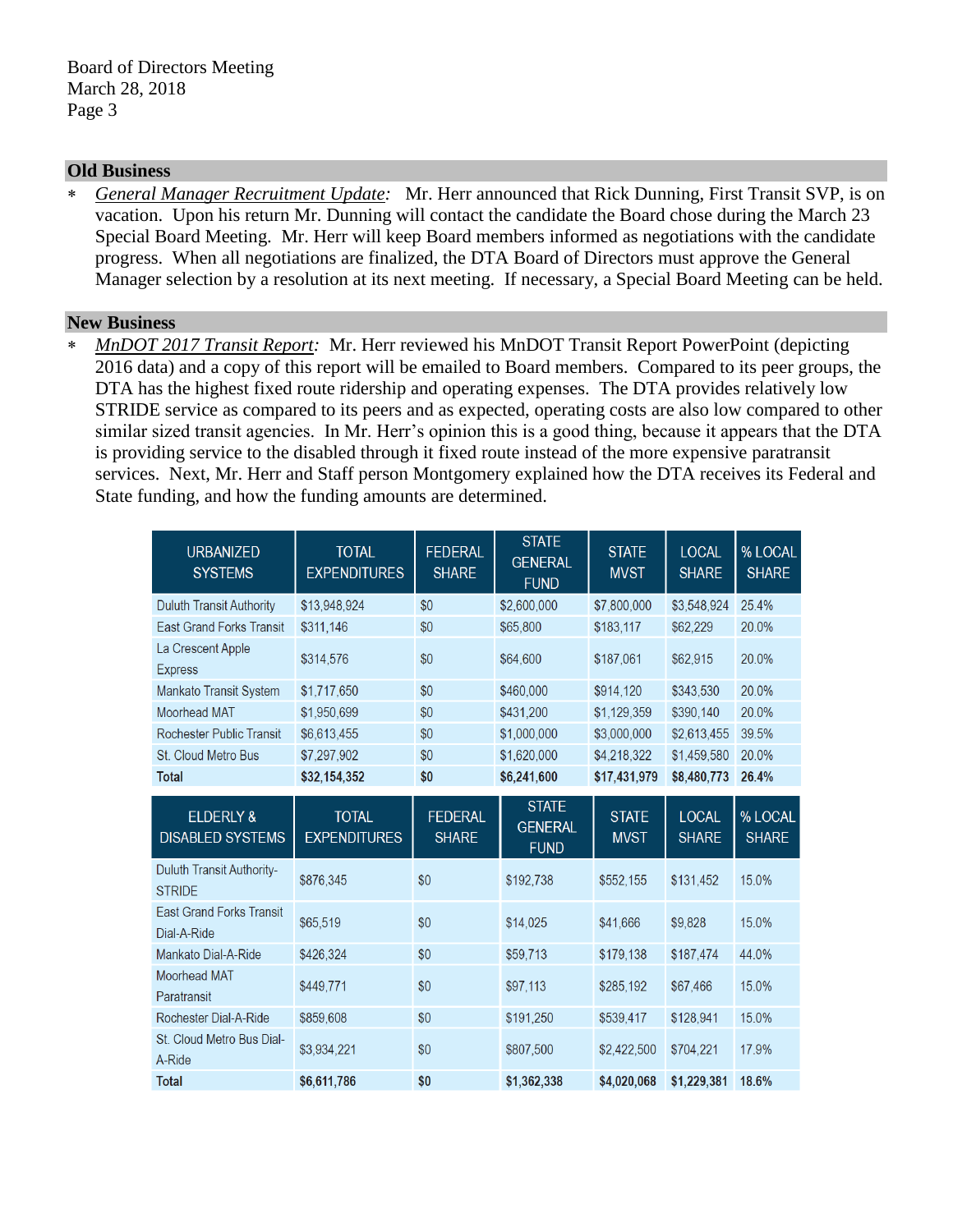| <b>URBANIZED</b><br><b>SYSTEMS</b>                | <b>TOTAL BUDGET</b> | <b>FEDERAL</b><br><b>SHARE</b> | <b>STATE</b><br><b>GENERAL</b><br><b>FUND</b> | <b>STATE</b><br><b>MVST</b> | <b>LOCAL</b><br><b>SHARE</b> | % LOCAL<br><b>SHARE</b> |
|---------------------------------------------------|---------------------|--------------------------------|-----------------------------------------------|-----------------------------|------------------------------|-------------------------|
| <b>Duluth Transit Authority</b>                   | \$13,700,000        | \$0                            | \$4,970,000                                   | \$5,990,000                 | \$2,740,000                  | 20.0%                   |
| <b>East Grand Forks Transit</b>                   | \$328,000           | \$79,500                       | \$0                                           | \$182,900                   | \$65,600                     | 20.0%                   |
| La Crescent Apple<br><b>Express</b>               | \$375,000           | \$55,000                       | \$0                                           | \$245,000                   | \$75,000                     | 20.0%                   |
| Mankato Transit System                            | \$1,685,000         | \$517,500                      | \$207,625                                     | \$622,875                   | \$337,000                    | 20.0%                   |
| <b>Moorhead MAT</b>                               | \$2,190,000         | \$0                            | \$438,000                                     | \$1,314,000                 | \$438,000                    | 20.0%                   |
| <b>Rochester Public Transit</b>                   | \$7,000,000         | \$0                            | \$1,400,000                                   | \$4,200,000                 | \$1,400,000                  | 20.0%                   |
| St. Cloud Metro Bus                               | \$8,100,000         | \$0                            | \$1,620,000                                   | \$4,860,000                 | \$1,620,000                  | 20.0%                   |
| <b>Total</b>                                      | \$33,378,000        | \$652,000                      | \$8,635,625                                   | \$17,414,775                | \$6,675,600                  | 20.0%                   |
| <b>ELDERLY &amp;</b><br><b>DISABLED SYSTEMS</b>   | <b>TOTAL BUDGET</b> | <b>FEDERAL</b><br><b>SHARE</b> | <b>STATE</b><br><b>GENERAL</b><br><b>FUND</b> | <b>STATE</b><br><b>MVST</b> | <b>LOCAL</b><br><b>SHARE</b> | % LOCAL<br><b>SHARE</b> |
| <b>Duluth Transit Authority-</b><br><b>STRIDE</b> | \$958,000           | \$0                            | \$407,150                                     | \$407,150                   | \$143,700                    | 15.0%                   |
| <b>East Grand Forks Transit</b><br>Dial-A-Ride    | \$60,000            | \$0                            | \$12,750                                      | \$38,250                    | \$9,000                      | 15.0%                   |
| Mankato Dial-A-Ride                               | \$405,000           | \$0                            | \$86,063                                      | \$258,188                   | \$60,750                     | 15.0%                   |
| Moorhead MAT<br>Paratransit                       | \$466,000           | \$0                            | \$99,025                                      | \$297,075                   | \$69,900                     | 15.0%                   |
| Rochester Dial-A-Ride                             | \$894,000           | \$0                            | \$189,975                                     | \$569,925                   | \$134,100                    | 15.0%                   |
| St. Cloud Metro Bus Dial-<br>A-Ride               | \$4,100,000         | \$0                            | \$871,250                                     | \$2,613,750                 | \$615,000                    | 15.0%                   |
| <b>Total</b>                                      | \$6,883,000         | \$0                            | \$1,666,213                                   | \$4,184,338                 | \$1,032,450                  | 15.0%                   |

- *Board of Education and Development Committee:* President Nelson would like to form this standing committee with a mission to include the following items: review General Manager Hiring process; pioneer a leadership transition process for a new General Manager; develop a performance evaluation process for General Manager and Board members. President Nelson would also like the Board of Directors to determine its own annual budget. This committee would consist of 3-4 Board members and the General Manager as a non-voting member. President Nelson will send an email asking for volunteers; it may be possible to finalize this at the April Board of Directors Meeting. President Nelson asked Board members to read the DTA's Board of Directors Handbook. Vice President Bransky suggested a different structure be created to approach these topics rather than form another committee. If the timing is good, perhaps this could be done at a Board Retreat later this fall. Mr. Herr and President Nelson will discuss this in more detail and report back to the Board.
- *Board Meeting Public Notifications:* DTA meeting notices and minutes are shared with various entities, City of Duluth, MnDOT personnel, local newspapers, etc. The DTA will begin to post the meeting dates on its own website as well.
- *Trolley Bus Stops:* Director Casey suggested to add a bus stop in the Endion Station parking lot and evening at other parking lots; at this point it is too late to change this year's trolley route, but this information will be shared with DTA staff. This year's trolley route had to be changed due to the Superior Street construction. The trolley stops at all bus stops along its scheduled route.